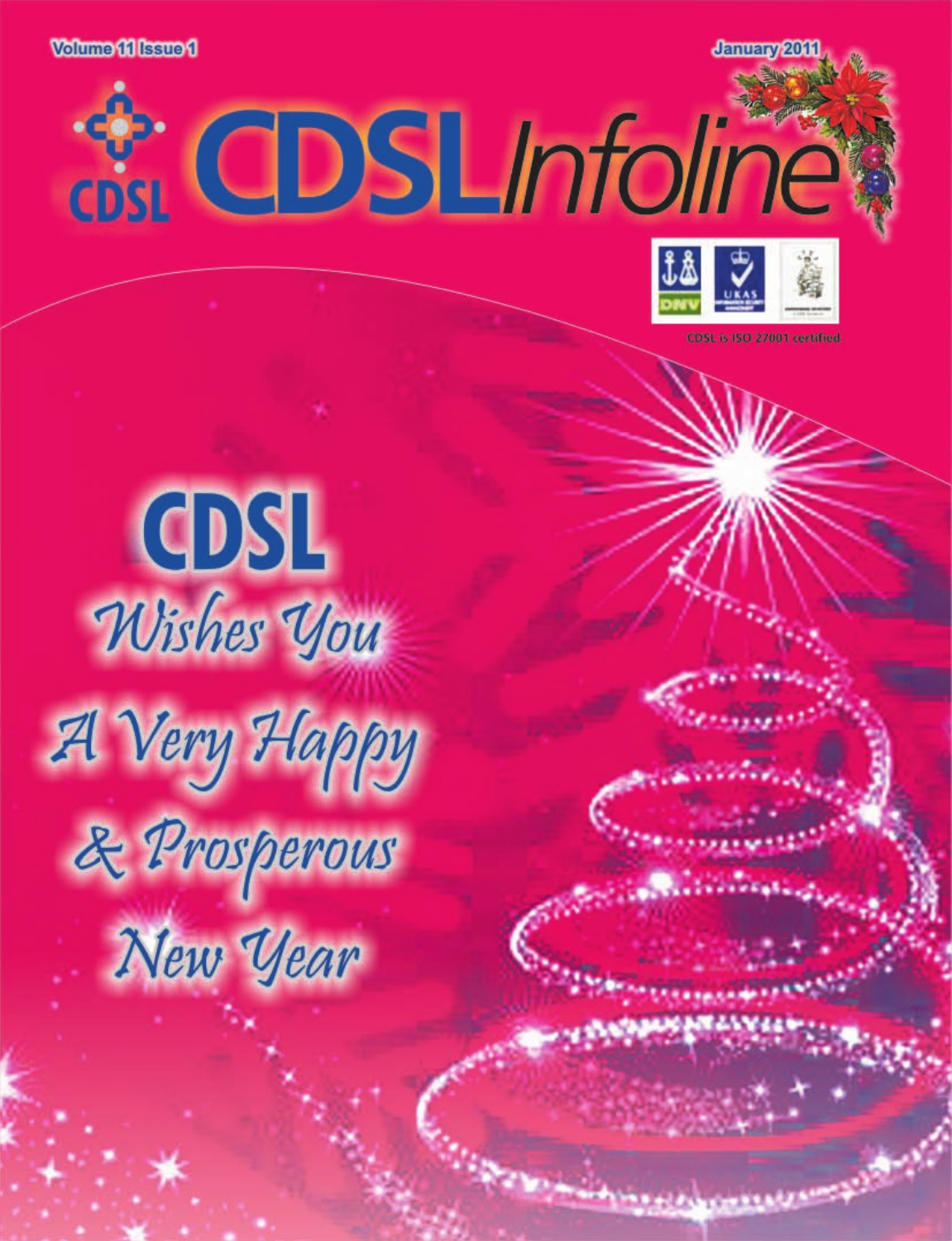

## CDSL TODAY

### **Beneficial Owners**

During the last 12 months, the number of active BO accounts with CDSL has increased from 63.33 lakh as on December 31, 2009 to 73.37 lakh as on December 31, 2010, which indicates growth of 15.85%





### **Depository Participants**

As on December 31, 2010, CDSL has 539 DPs offering DP services from over 9000 locations across the country. These DPs comprise of CMs, Banks, NBFCs, Custodians, Clearing Houses/ Corporations and Regional Stock Exchanges.

### Companies Admitted

The securities of almost all listed companies have been admitted with CDSL for demat. Further, a large number of Private Limited and unlisted companies are also admitted with CDSL. As on December 31, 2010, the securities of 7681 companies have been admitted for demat with CDSL.





### Securities Dematerialised

During the last 12 months, the volume of securities under custody has increased by 18.16% and the value of securities has increased by 9.33% respectively.

 $\overline{\phantom{a}}$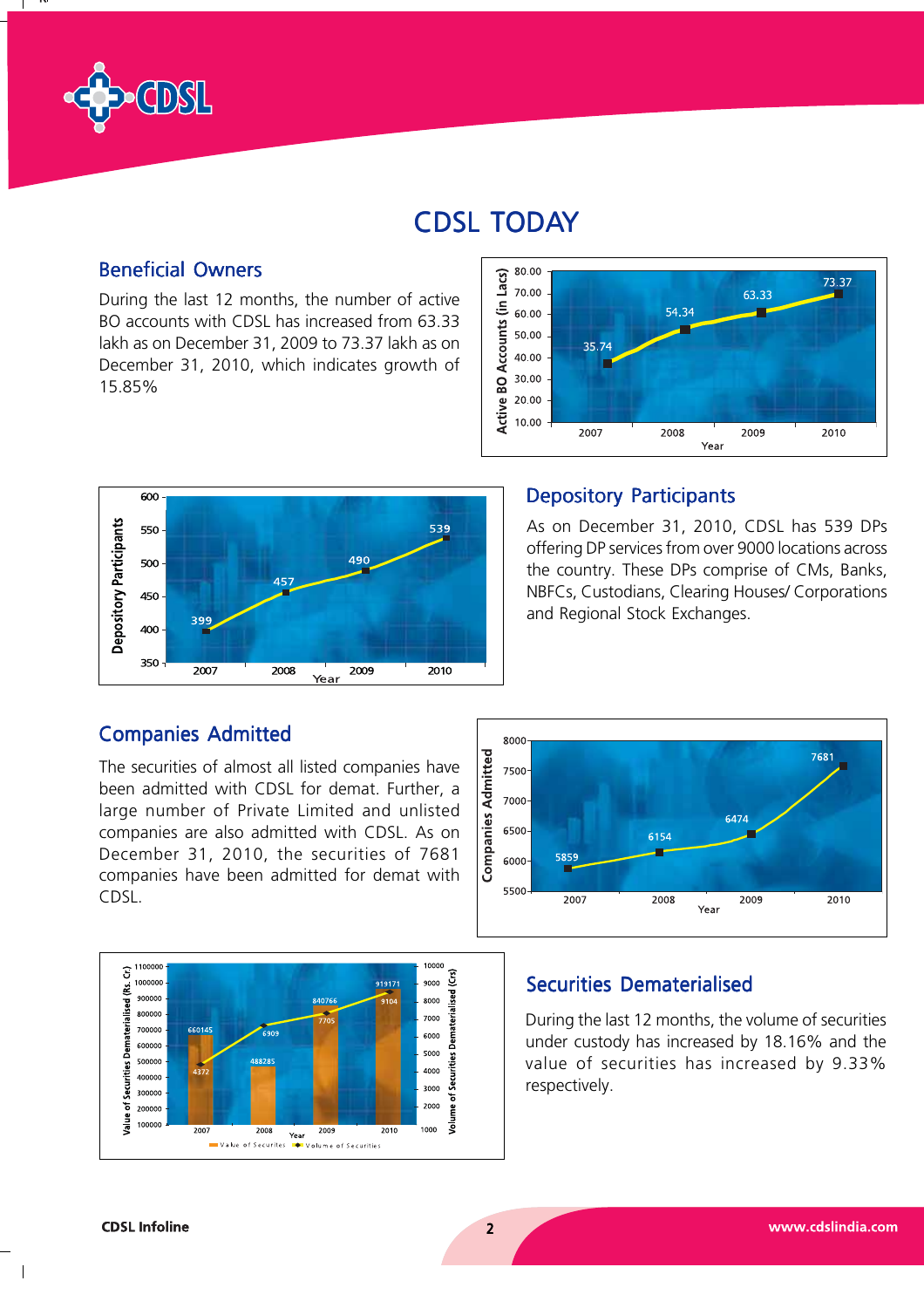

## WHAT's NEW?

### ACCEPTANCE OF THIRD PARTY ADDRESS AS CORRESPONDENCE ADDRESS

SEBI vide its circular no. CIR/IMD/DF/37/2010 dated December 14, 2010, has issued clarifications with regard to 'Acceptance of Third Party Address as Correspondence Address'. As per the said circular, address of a third party can be accepted as the correspondence address in the demat account of a Beneficial Owner (BO), provided the Depository Participant (DP) fulfills the 'Know Your Client' norms for the third party. Furthermore, DPs should send the statement of transactions and holding to the BO's permanent address at least once in a year. Investors can, therefore, get a third party address recorded as their correspondence address by submitting the requisite documents for KYC. The above provision shall not apply to PMS (Portfolio Management Services) clients.

### SUBMISSION OF PERMANENT ACCOUNT NUMBER [PAN] IN RESPECT OF PAN NON-COMPLIANT ACCOUNTS

As directed by SEBI vide its circular no. CIR/MRD/DP/22/ 2010 dated July 29, 2010, CDSL had frozen all PAN non compliant accounts for debits and credits.

CDSL has also informed non-compliant BOs asking them to submit the PAN details failing which a penalty would be levied on them. DPs are, therefore, requested to capture the PAN details submitted by such BOs in the CDSL system after due verification. Once the PAN details are captured, DP should unfreeze the account and inform the BO accordingly.

### EXTENSION OF DEADLINE FOR INTER-DEPOSITORY **TRANSFFR**

CDSL is pleased to announce that with effect from Tuesday, November 02, 2010, the deadline for entering current dated Inter-Depository Transactions (IDT) has been extended from 1800 hours (06.00 pm) to 1900 hours (07.00 pm) between Monday to Friday, thus providing additional time to BOs, CMs and DPs to submit and execute inter-depository transactions. On Saturdays, IDT can be entered up to 1430 hours (02.30 pm).

### DEMAT ACCOUNTS ON BEHALF OF MINORS AT NATIONAL SPOT EXCHANGE LIMITED

Currently, the maintenance of electronic warehouse receipts pertaining to National Spot Exchange Limited [NSEL – DPID 11000026] and transactions thereof are available in CDSL. NSEL has now announced that "Minors" will be allowed to invest in Gold on their exchange. Accordingly, CDSL has introduced a new sub-status for 'Minor' accounts for holding warehouse receipts representing commodities in demat form. DPs may refer to communiqué no. 2165 dated November 4, 2010 for additional details regarding product, status and substatus codes.

The procedure for opening and maintaining account of minor for holding electronic warehouse receipts representing commodities shall be similar to opening of accounts for holding securities. It is to be noted that demat accounts opened for holding electronic warehouse receipts should not be used for holding any other securities.

### DOCUMENTATION WITH REGARDS TO TRANSFER OF INACTIVE SECURITIES

In the CDSL system, securities of a deceased holder can be transmitted to his/her successor using the transmission facility. However, during transmission, securities that are 'Inactive' due to pending corporate actions or if they are frozen due to pending listing on Exchanges after an Initial Public Offer (IPO) or Scheme of Arrangement etc. are not transferred to the successor's demat account. Only when the corporate actions are processed or when the frozen securities are activated, these securities get transmitted to the transmittee's demat account. DP may now process such transfers to the account of the transmittee based on a copy of the Account Closure Request / Transmission Request Form / DIS (for Inter – depository transfers) submitted earlier.

Similarly, when a BO wishes to close one account and shift such securities to another account in his / her own name, the DP may process the transfer of securities out of the account based on a copy of the Account Closure Request or DIS submitted while requesting account closure.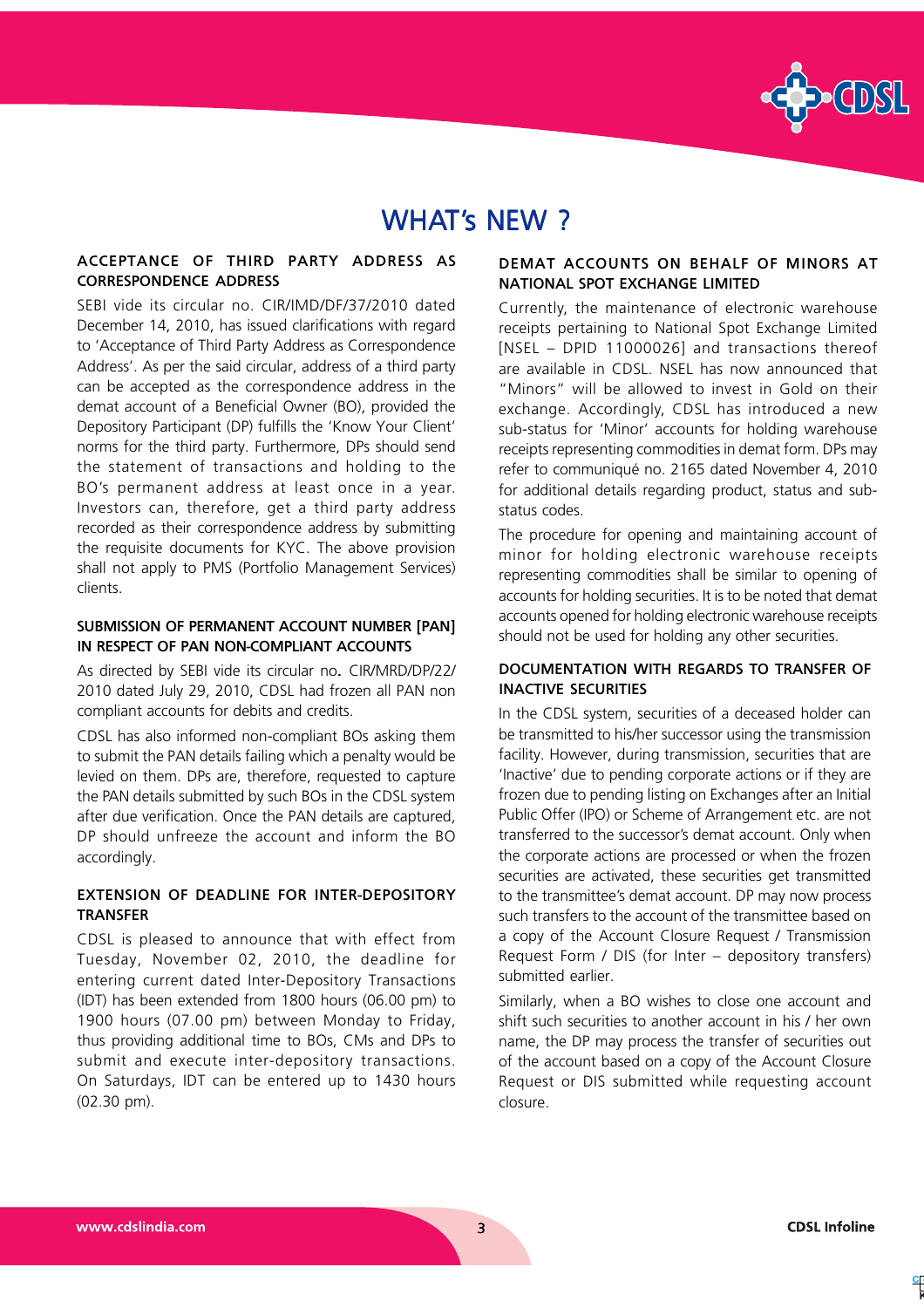

### WITHDRAWAL OF DEPOSITORY PARTICIPANT OF CDSL

DPs and BOs are advised to note that the following DPs have closed down their DP operations.

| DP ID | DP Name                              |  |
|-------|--------------------------------------|--|
| 24800 | <b>IKM Investor Services Limited</b> |  |
| 54900 | <b>BgSE Financials Limited</b>       |  |

BOs holding accounts with the aforementioned DPs are advised to take necessary steps to transfer their securities to another account with a DP of their choice or rematerialize the holdings in their existing demat account/s.

### INVESTOR AWARENESS PROGRAMS (IAPs)

During November-December 2010, CDSL has conducted 31 IAPs across India at leading cities like Ajmer, Bhilwara, Chiplun, Jaipur, Kochi, Machilipatnam, Mumbai, Pune, Thodupuzha and Vadodara.

Further, CDSL would conduct IAPs at the following places in the month of January 2011:

| Sr. No.       | Date             | City                 |  |
|---------------|------------------|----------------------|--|
| 1             | January 1, 2011  | Jalna                |  |
| $\mathcal{L}$ | January 2, 2011  | Aurangabad           |  |
| 3             | January 8, 2011  | Pune                 |  |
| 4             | January 16, 2011 | Burdwan, West Bengal |  |
| 5             | January 22, 2011 | Thrissur             |  |
| 6             | January 29, 2011 | Ernakulam            |  |

| SR. NO. ISIN   |              | <b>OLD NAME</b>                                       | <b>NEW NAME</b>                                    |
|----------------|--------------|-------------------------------------------------------|----------------------------------------------------|
| $\mathbf{1}$   | INE539L01016 | ABHIJEET INFRASTRUCTURE CAPITAL PRIVATE LIMITED       | ABHIJEET POWER LIMITED                             |
| $\overline{2}$ | INE715F01014 | ACE INDIA LIMITED                                     | ACE EDUTREND LIMITED                               |
| 3              | INE229B01015 | AJEL INFOTECH LIMITED                                 | AJEL LIMITED                                       |
| 4              | INE548F01019 | AMCOR PET PACKAGING ASIA PRIVATE LIMITED              | AMCOR RIGID PLASTICS INDIA PRIVATE LIMITED         |
| 5              | INE808K01017 | AROHAN FINANCIAL SERVICES LIMITED                     | AROHAN FINANCIAL SERVICES PRIVATE LIMITED          |
| 6              | INE745I01015 | ASAHI FIBRES LIMITED                                  | ASAHI INDUSTRIES LIMITED                           |
| $\overline{7}$ | INE207D01017 | AUNDE FAZE THREE LIMITED                              | AUNDE INDIA LIMITED                                |
| 8              | INE099F01013 | CAT FINANCIAL SERVICES LIMITED                        | SREELEATHERS LIMITED                               |
| 9              | INE773A01014 | CEEKAY DAIKIN LIMITED                                 | EXEDY INDIA LIMITED                                |
| 10             | INE989B01014 | DAGGER-FORST TOOLS LIMITED                            | BIRLA MACHINING & TOOLINGS LIMITED                 |
| 11             | INF251K01118 | FORTIS INVESTMENT MANAGEMENT (INDIA) PRIVATE LIMITED  | BNP PARIBAS ASSET MANAGEMENT INDIA PRIVATE LIMITED |
| 12             | INE360L01017 | FUTURE MALL MANAGEMENT LIMITED                        | AGRE DEVELOPERS LIMITED                            |
| 13             | INE592I01011 | GMR FERRO ALLOYS & INDUSTRIES LIMITED                 | CRONIMET ALLOYS INDIA LIMITED                      |
| 14             | INE353B01021 | <b>GMR INDUSTRIES LIMITED</b>                         | PARRYS SUGAR INDUSTRIES LIMITED                    |
| 15             | INE236B01010 | <b>GUJARAT CAPITAL VENTURES LIMITED</b>               | <b>GCV SERVICES LIMITED</b>                        |
| 16             | INE527B01012 | HFCL INFOTEL LIMITED                                  | QUADRANT TELEVENTURES LIMITED                      |
| 17             | INE786E01018 | <b>INDO GREEN PROJECTS LIMITED</b>                    | <b>IITL PROJECTS LIMITED</b>                       |
| 18             | INE071I01016 | INDOFIL ORGANIC INDUSTRIES LIMITED                    | INDOFIL INDUSTRIES LIMITED                         |
| 19             | INE535C01013 | KAMADGIRI SYNTHETICS LIMITED                          | KAMADGIRI FASHION LIMITED                          |
| 20             | INE218A01028 | KRISHNA LIFESTYLE TECHNOLOGIES LIMITED                | K-LIFESTYLE & INDUSTRIES LIMITED                   |
| 21             | INE573C01014 | LEASEMEN FIN-INVEST (INDIA) LIMITED                   | LEASEMEN FIN-INVEST INDIA PRIVATE LIMITED          |
| 22             | INE426G01016 | LIVINGROOM LIFESTYLE LIMITED                          | CHISEL & HAMMER (MOBEL) LIMITED                    |
| 23             | INE672L01015 | LOKMAT MEDIA PRIVATE LIMITED                          | LOKMAT MEDIA LIMITED                               |
| 24             | INE490G01020 | MANGANESE ORE (INDIA) LIMITED                         | MOIL LIMITED                                       |
| 25             | INE109J01012 | MAX FLEX & IMAGING SYSTEMS PRIVATE LIMITED            | MAX FLEX & IMAGING SYSTEMS LIMITED                 |
| 26             | INE141C01028 | MIDPOINT SOFTWARE AND ELECTRO SYSTEMS LIMITED         | NHC FOODS LIMITED                                  |
| 27             | INE875B01015 | NCJ INTERNATIONAL LIMITED                             | NIMBUS PROJECTS LIMITED                            |
| 28             | INE370101012 | PFH ENTERTAINMENT LIMITED                             | FUTURE CORPORATE RESOURCES LIMITED                 |
| 29             | INE810E01016 | PODDAR HERITAGE CORP LIMITED                          | ADVENTZ SECURITIES ENTERPRISES LIMITED             |
| 30             | INE117B01012 | SOFTPRO SYSTEMS LIMITED                               | CURA TECHNOLOGIES LIMITED                          |
| 31             | INE409H01028 | SPECTACLE INDUSTRIES LIMITED                          | SPECTACLE INFOTEK LIMITED                          |
| 32             | INE115C01014 | STRESSCRETE INDIA LIMITED                             | VARDHMAN CONCRETE LIMITED                          |
| 33             | INF903J01181 | SUNDARAM BNP PARIBAS ASSET MANAGEMENT COMPANY LIMITED | SUNDARAM ASSET MANAGEMENT COMPANY LIMITED          |

### CHANGE IN NAME OF COMPANIES

 $\overline{\phantom{a}}$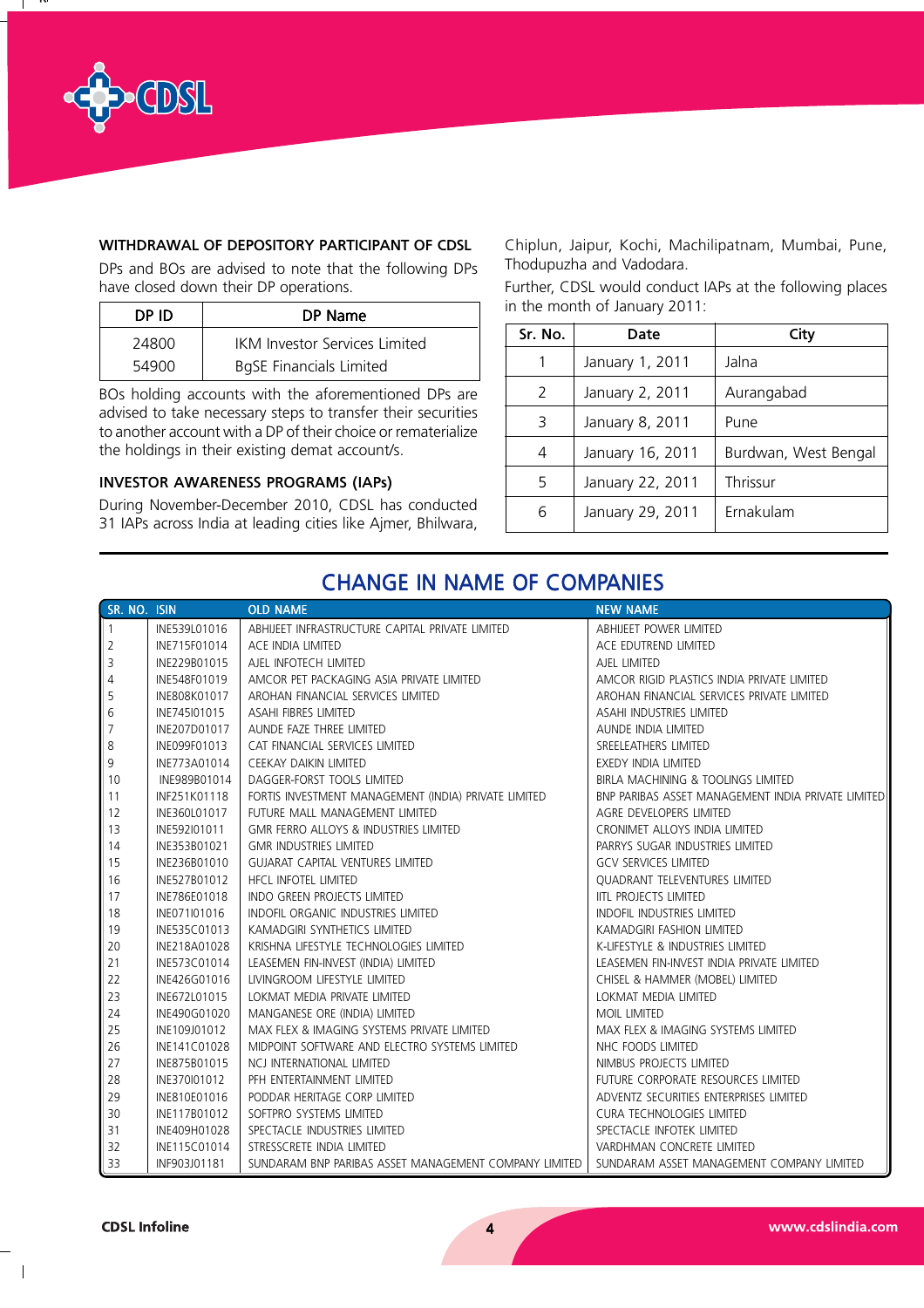

## KNOWLEDGE CENTRE

### Transactions in Mutual Funds through the Stock Exchange Mechanism

- Q.1. Do investors need to open a separate demat account in order to hold mutual fund (MF) units?
- Ans. No, investors can hold MF units in their existing demat account.
- Q.2. Who can subscribe / redeem MF units through the stock exchange platform?
- Ans. Individuals, HUFs and Body Corporates can subscribe / redeem MF units through the stock exchange platform provided they have completed the KYC norms. Minors can participate provided that their guardians are KYC compliant.
- Q.3. Which are the MF schemes available for investment through exchange platform?
- Ans. Units of only those MFs which are registered with stock exchanges will be available for investment using the exchange platform. The Asset Management Company (AMC) would then list out the schemes that they wish to permit on the exchange platform.
- Q.4. How will investors receive MF units on subscription through the stock exchange platform?
- Ans. MF units subscribed by investors will be credited by MF / AMC to the demat account of their stock brokers (through stock exchanges settlement mechanism). The units will be credited one day after the trade day. The stock broker will then distribute the same to the respective investor's demat account. Investors should ensure that sufficient funds to the extent of subscription orders placed by them with the broker are made available by the stipulated time.
- Q.5. How can investors or stock brokers place a subscription order for MF units on the exchange platform?
- Ans. Investors or stock brokers can place their subscription orders on the order entry platforms of the respective stock exchanges i.e. BSE's StAR MF and NSE's NEAT MFSS platform.
- Q.6. What is the time duration for an investor to place a subscription / redemption order?
- Ans. An investor can place the subscription / redemption order any time between 09.00 a.m. to 03.00 p.m. on Trade day. In case of redemption, an investor who has not given Power of Attorney (POA) to his stock broker should submit a Delivery Instruction Slip (DIS) to his DP by 04.30 p.m. on Trade day.
- Q.7. How will investors be intimated about the successful placement of their orders?
- Ans. In case of successfully placed orders, an Order Confirmation Note containing particulars (like Mutual Fund, Scheme, value of subscription, Physical / demat mode, brokerage and service tax applicable) will be sent to investors by their stock brokers. In case of rejections, reason for rejection will be conveyed by the stock broker.
- Q.8 Is there any limit on the value of an order in MFs made through the stock exchange platform?
- Ans. A single order of more than Rs. 1 crore cannot be placed through the stock exchange platform.
- Q.9. How can investors redeem their MF units through the Stock Exchange platform?
- Ans. Investors will have to submit a DIS to their DP mentioning the CMID and settlement ID. Investors should ensure that the ISIN, quantity and other details are filled accurately as they will be matched with the orders received through Order Entry platform of the Exchange. Any kind of mismatch will lead to cancellation of the order / instruction. Investors will receive the redemption proceeds on completion of the settlement cycle of the respective MF.
- Q.10. Is it necessary for a stock broker to open separate settlement accounts to hold MF units?
- Ans. No. A stock broker can hold MF units in the existing settlement accounts being used for equity cash segment.
- Q.11. Does an AMC require to open Exchange wise CM accounts for settlement of transactions of MF units?
- Ans. Yes, an AMC is required to open the following Exchange wise CM accounts:
	- \* For BSE CM Principal Account
		- CM Unified Settlement Account (BSE Pool Account)
	- \* For NSE Clearing Member Account (NSE Pool Account)

In addition to the above, each AMC has to open a demat account (Beneficiary Account) for receiving credits / redemption of MF units.

- Q.12. Which day's Net Asset Value (NAV) will be considered for subscription and redemption of MF units through the stock exchange platform?
- Ans. NAV as on the trade day is considered for subscription and redemption of MF units through the stock exchange platform.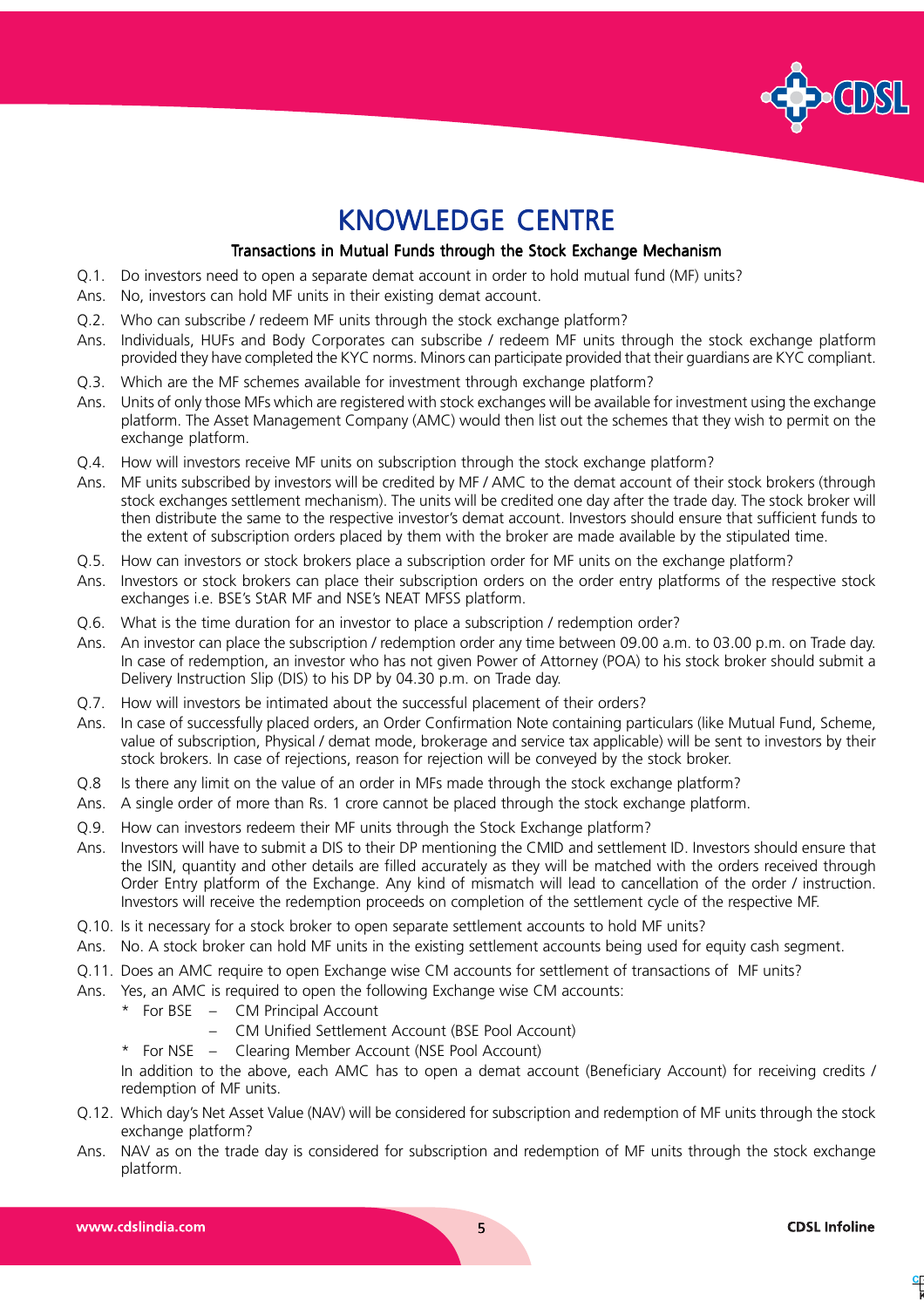

 $\mathbf{r}$ - 13

### EQUITIES ADMITTED DURING NOVEMBER - DECEMBER 2010

| SR. NO.               | <b>ISIN</b>                  | <b>ISIN NAME</b>                                                                   | <b>RTA NAME</b>                                                            |
|-----------------------|------------------------------|------------------------------------------------------------------------------------|----------------------------------------------------------------------------|
| $\mathbf{1}$          | INE786K01015                 | AGARWAL HOLDINGS LIMITED                                                           | PURVA SHARE REGISTRY INDIA PRIVATE LIMITED                                 |
| 2<br>3<br>4<br>5<br>6 | INE771L01015                 | ANAY SOLAR ENERGY PRIVATE LIMITED                                                  | BIGSHARE SERVICES PVT. LTD.                                                |
|                       | INE731L01019                 | ANGEL BROKING LIMITED                                                              | BIGSHARE SERVICES PVT. LTD.                                                |
|                       | INE730L01011                 | ANGEL COMMODITIES BROKING PRIVATE LIMITED                                          | BIGSHARE SERVICES PVT. LTD.                                                |
|                       | INE729L01013<br>INE728L01015 | ANGEL FINANCIAL ADVISORS PRIVATE LIMITED<br>ANGEL SECURITIES LIMITED               | BIGSHARE SERVICES PVT. LTD.<br>BIGSHARE SERVICES PVT. LTD.                 |
| $\overline{7}$        | INE770L01017                 | ANIKET BUILDERS PRIVATE LIMITED                                                    | BIGSHARE SERVICES PVT. LTD.                                                |
| 8                     | INE769L01019                 | ANKUR ENERGY RESOURCES PRIVATE LIMITED                                             | BIGSHARE SERVICES PVT. LTD.                                                |
| 9                     | INE649L01013                 | APPU MARKETING & MANUFACTURING LIMITED                                             | NICHE TECHNOLOGIES PVT. LIMITED                                            |
| 10                    | INE659L01012                 | ARENA MACHINERIES LIMITED                                                          | NICHE TECHNOLOGIES PVT. LIMITED                                            |
| 11                    | INE766L01015                 | ASHWINI SOLAR ENERGY PRIVATE LIMITED                                               | BIGSHARE SERVICES PVT. LTD.                                                |
| 12                    | INE755K01010                 | AVNIJA PROPERTIES LIMITED                                                          | KARVY COMPUTERSHARE PRIVATE LIMITED<br>BIGSHARE SERVICES PVT. LTD.         |
| 13<br>14              | INE765L01017<br>INE650L01011 | <b>BETEX INDIA LIMITED</b><br>BROOKS LABORATORIES LIMITED                          | LINK INTIME INDIA PRIVATE LIMITED                                          |
| 15                    | INE711L01011                 | <b>CARBO CERAMICS LIMITED</b>                                                      | LINK INTIME INDIA PVT LTD                                                  |
| 16                    | INE786L01013                 | CHITRANGI POWER PRIVATE LIMITED                                                    | KARVY COMPUTERSHARE PVT LTD                                                |
| 17                    | INE768L01011                 | DIVAKAR ENERGY RESOURCES PRIVATE LIMITED                                           | BIGSHARE SERVICES PVT. LTD.                                                |
| 18                    | INE767L01013                 |                                                                                    | BIGSHARE SERVICES PVT. LTD.                                                |
| 19                    | INE707L01019                 |                                                                                    | KARVY COMPUTERSHARE PRIVATE LIMITED                                        |
| 20                    | INE741L01018                 |                                                                                    | BIGSHARE SERVICES PVT. LTD.                                                |
| 21                    | INE745L01019                 |                                                                                    | KARVY COMPUTERSHARE PRIVATE LIMITED                                        |
| 22<br>23              | INE750L01019<br>INE772L01013 |                                                                                    | BIGSHARE SERVICES PVT. LTD.<br>LINK INTIME INDIA PVT. LTD. - NEW DELHI     |
| 24                    | INE361K01017                 |                                                                                    | KARVY COMPUTERSHARE PRIVATE LIMITED                                        |
| 25                    | INE647L01017                 |                                                                                    | KARVY COMPUTERSHARE PRIVATE LIMITED                                        |
| 26                    | INE637L01018                 |                                                                                    | LINK INTIME INDIA PRIVATE LIMITED                                          |
| 27                    | INE618L01018                 |                                                                                    | LINK INTIME INDIA PRIVATE LIMITED                                          |
| 28                    | INE617L01010                 |                                                                                    | LINK INTIME INDIA PRIVATE LIMITED                                          |
| 29                    | INE559L01014                 |                                                                                    | DATAMATICS FINANCIAL SERVICES LIMITED                                      |
| 30                    | INE616L01012                 |                                                                                    | LINK INTIME INDIA PRIVATE LIMITED                                          |
| 31                    | INE549101011                 | INNOVENTIVE INDUSTRIES LIMITED                                                     | KARVY COMPUTERSHARE PRIVATE LIMITED                                        |
| 32<br>33              | INE646L01019<br>INE399J01019 | <b>INTERGLOBE AVIATION LIMITED</b><br>IOT INFRASTRUCTURE & ENERGY SERVICES LIMITED | KARVY COMPUTERSHARE PRIVATE LIMITED<br>LINK INTIME INDIA PRIVATE LIMITED   |
| 34                    | INE733L01015                 | ISHANI REALTY PRIVATE LIMITED                                                      | KARVY COMPUTERSHARE PRIVATE LIMITED                                        |
| 35                    | INE664L01012                 | JAWED HABIB HAIR & BEAUTY LIMITED                                                  | SHAREPRO SERVICES (I) PVT. LTD.                                            |
| 36                    | INE788L01019                 | JHARKHAND INTEGRATED POWER LIMITED                                                 | KARVY COMPUTERSHARE PVT LTD                                                |
| 37                    | INE645L01011                 | JUBILANT INDUSTRIES LIMITED                                                        | ALANKIT ASSIGNMENTS LIMITED                                                |
| 38                    | INE695L01016                 | JUBILANT RETAIL HOLDING PRIVATE LIMITED                                            | ALANKIT ASSIGNMENTS LIMITED                                                |
| 39                    | INE227J01012                 | KALPATARU LIMITED                                                                  | LINK INTIME INDIA PRIVATE LIMITED                                          |
| 40                    | INE708L01017                 | KATHA MEDIATIX INDIA LIMITED                                                       | BIGSHARE SERVICES PVT. LTD.                                                |
| 41<br>42              | INE795E01019<br>INE742L01016 | KUMBHAT FINANCIAL SERVICES LIMITED<br>LILY REALTY PRIVATE LIMITED                  | CAMEO CORPORATE SERVICES LIMITED<br>KARVY COMPUTERSHARE PRIVATE LIMITED    |
| 43                    | INE672L01015                 | LOKMAT MEDIA PRIVATE LIMITED                                                       | KARVY COMPUTERSHARE PRIVATE LIMITED                                        |
| 44                    | INE597L01014                 | LOVABLE LINGERIE LIMITED                                                           | LINK INTIME INDIA PRIVATE LIMITED                                          |
| 45                    | INE709L01015                 | MATRIX CELLULAR (INTERNATIONAL) SERVICES PRIVATE LIMITED                           | ALANKIT ASSIGNMENTS LIMITED                                                |
| 46                    | INE710L01013                 | MATRIX CELLULAR SERVICES PRIVATE LIMITED                                           | ALANKIT ASSIGNMENTS LIMITED                                                |
| 47                    | INE727L01017                 | MIMANSA SOFTWARE SYSTEMS PRIVATE LIMITED<br>ED<br>MITED<br>PRI/ATE LIMITED         | BIGSHARE SERVICES PVT. LTD.                                                |
| 48                    | INE619L01016                 | MOZART INVESTMENT PRIVATE LIMITED                                                  | KARVY COMPUTERSHARE PRIVATE LIMITED                                        |
| 49                    | INE414G01012                 | MUTHOOT FINANCE LIMITED                                                            | LINK INTIME INDIA PRIVATE LIMITED                                          |
| 50<br>51              | INE702L01010<br>INE447K01014 | PARAMOUNT PRINTPACKAGING LIMITED<br>PARIJAT PAPER MILLS LIMITED                    | SHAREPRO SERVICES (I) PVT. LTD.<br>LINK INTIME INDIA PRIVATE LIMITED       |
| 52                    | INE744L01012                 | PASHMINA DEVELOPERS PRIVATE LIMITED                                                | KARVY COMPUTERSHARE PRIVATE LIMITED                                        |
| 53                    | INE740L01010                 | PASHMINA REALTY PRIVATE LIMITED                                                    | KARVY COMPUTERSHARE PRIVATE LIMITED                                        |
| 54                    | INE630L01013                 | PLASTENE INDIA LIMITED                                                             | KARVY COMPUTERSHARE PRIVATE LIMITED                                        |
| 55                    | INE620L01014                 | PRIYANKA GEMS PRIVATE LIMITED                                                      | KARVY COMPUTERSHARE PRIVATE LIMITED                                        |
| 56                    | INE636L01010                 | PS CHAMANKAR PROPERTY DEVELOPERS PRIVATE LIMITED                                   | LINK INTIME INDIA PRIVATE LIMITED                                          |
| 57                    | INE732L01017                 | PURABI DEVELOPERS PRIVATE LIMITED                                                  | KARVY COMPUTERSHARE PRIVATE LIMITED                                        |
| 58                    | INE658L01014                 | R. S. INFRA-TRANSMISSION LIMITED                                                   | BIGSHARE SERVICES PVT. LTD.                                                |
| 59<br>60              | INE628L01017<br>INE626L01011 | RAMA MEDICARES LIMITED<br>ROHAN DIAMONDS PRIVATE LIMITED                           | KARVY COMPUTERSHARE PRIVATE LIMITED<br>KARVY COMPUTERSHARE PRIVATE LIMITED |
| 61                    | INE543L01018                 | SAURASHTRA CHEMICALS LIMITED                                                       | MCS LIMITED                                                                |
| 62                    | INE688L01011                 | <b>SCOTTS GARMENTS LIMITED</b>                                                     | LINK INTIME INDIA PRIVTE LIMITED                                           |
| 63                    | INE631L01011                 | SEMANTIC SPACE TECHNOLOGIES LIMITED                                                | KARVY COMPUTERSHARE PRIVATE LIMITED                                        |
| 64                    | INE743L01014                 | SHASHWATI REALTY PRIVATE LIMITED                                                   | KARVY COMPUTERSHARE PRIVATE LIMITED                                        |
| 65                    | INE703L01018                 | SHREE SHALEEN TEXTILES LIMITED                                                     | PURVA SHAREGISTRY INDIA PRIVATE LIMITED                                    |
| 66                    | INE734L01013                 | SPARK GREEN ENERGY (SATARA) LIMITED                                                | SHAREPRO SERVICES (I) PVT. LTD.                                            |
| 67                    | INE627L01019                 | SPECTRUM JEWELLERY PRIVATE LIMITED                                                 | KARVY COMPUTERSHARE PRIVATE LIMITED                                        |
| 68<br>69              | INE787L01011<br>INE662L01016 | TATO HYDRO POWER PRIVATE LIMITED<br>TCI DEVELOPERS LIMITED                         | KARVY COMPUTERSHARE PVT LTD<br>ABHIPRA CAPITAL LIMITED                     |
| 70                    | INE621L01012                 | TEXMACO RAIL & ENGINEERING LIMITED                                                 | KARVY COMPUTERSHARE PRIVATE LIMITED                                        |
| 71                    | INE736L01018                 | TIMES ACADEMY LIMITED                                                              | SHAREPRO SERVICES (I) PVT. LTD.                                            |
| 72                    | INE760L01018                 | TRIBHOVANDAS BHIMJI ZAVERI LIMITED                                                 | KARVY COMPUTERSHARE PRIVATE LIMITED                                        |
| 73                    | INE660L01010                 | TS INVESTMENTS LIMITED                                                             | TSR DARASHAW LIMITED                                                       |
| 74                    | INE862K01014                 | VALLABH POLY PLAST INTERNATIONAL LIMITED                                           | KARVY COMPUTERSHARE PRIVATE LIMITED                                        |

 $\overline{\phantom{a}}$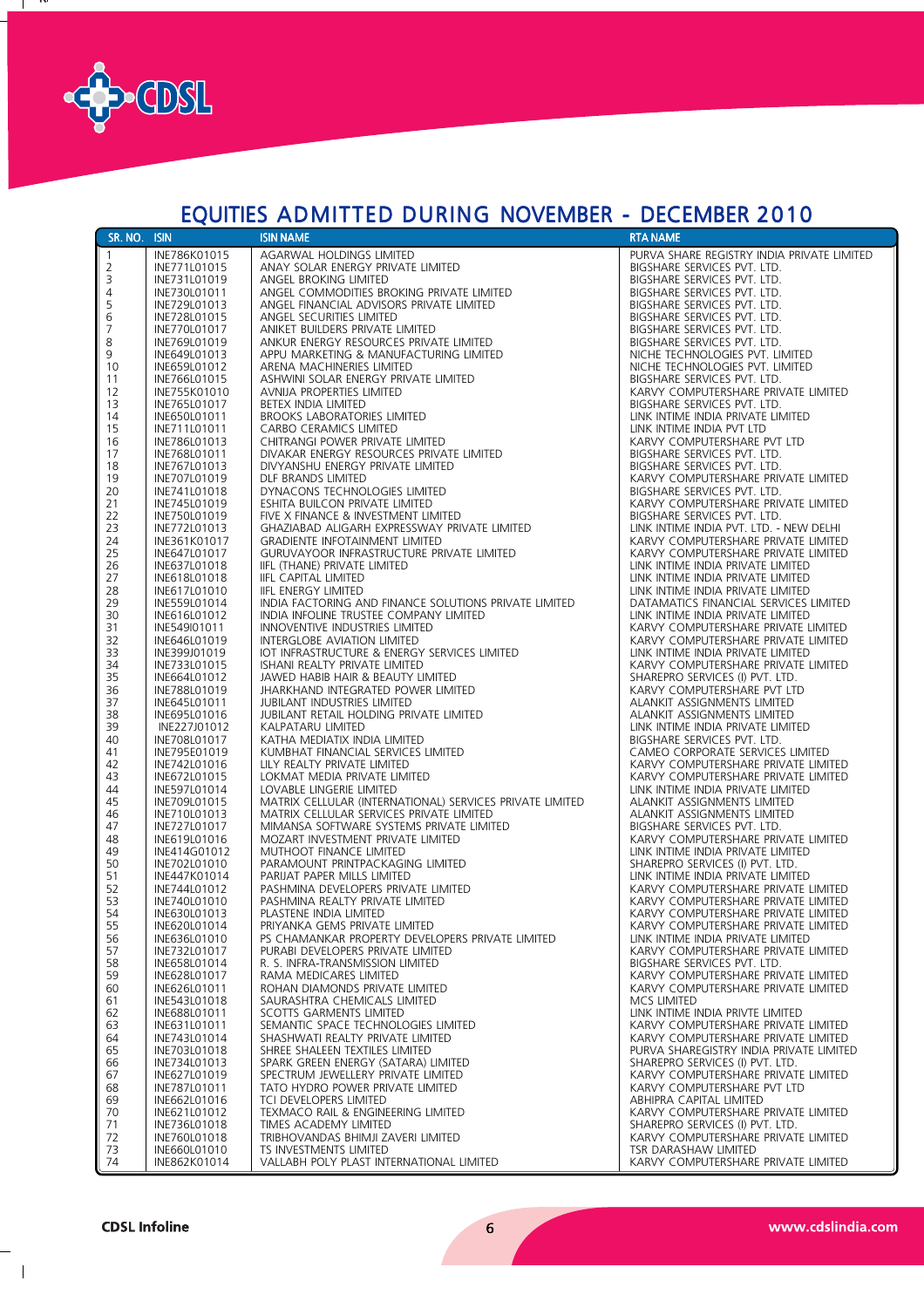

### DPS ADMITTED DURING NOVEMBER - DECEMBER 2010

### DPID – 67900 P P J Shroff Securities Private Limited

Kanta Niwas, Ground Floor B-Wing, Bapubhai Vashi Road Vile Parle (West) Mumbai – 400056 Tel: 022-26101162/163 Fax: 022-26101164 Email: info@ppjshroff.com

### DPID – 68000 Manu Stock Broking Private Limited

21, Hemant Basu Sarani 2nd Floor, Suite No. 201-202 Kolkata – 700001 Tel: 033-22102105/2106 Fax: 033-22311963 Email: manustockb@gmail.com

#### DPID – 68100 FRR Shares and Securities Limited

103-C Mittal Tower Nariman Point Mumbai – 400021 Tel: 022-22813456 Fax: 022-43344223 Email: nitin.lakhotia@frrshares.com

### DPID – 68200

### Thirani Securities Private Limited

Todi Chambers, 4<sup>th</sup> Floor 2, Lal Bazar Street Kolkata - 700001 Tel: 033-22481155/3711 Fax: 033-22483724 Email: admin@tseconline.com

### DPID – 68300

### Samyag Broking Private Limited

C-9, Ground Floor Satyam Shopping Centre M.G. Road, Ghatkopar-(E) Mumbai – 400077 Tel: 022-40971500 Fax: 022-40971510 Email: nikhiludani@yahoo.com

### DPID – 68400 Belair Corporation Private Limited Simandhar Broking Limited No. 94, Luz Church Road

Mylapore Chennai - 600004 Tel: 044-43993700 Fax: 044-43993730 Email: ramesh@belairgroup.net

#### DPID – 68500 Nine Star Broking Private Limited

112, Parvati Shiv Kripa Tower 1st A-B Road Sardapura Jodhpur – 342001 Tel: 0291-5150000 Fax: 0291-2630407 Email: rajeshmundra@9star.in

### DPID – 68600

Excel Mercantile Private Limited 201, Yashodhan Nehru Road Vile Parle (East) Mumbai - 400057 Tel: 022-26104680-81 Fax: 022-26104682 Email: mailadmin@empl.co.in

#### DPID – 68700 ANG Capital Services Private Limited

VC-1, Sector 3, Vaishali Near Ansal Plaza Ghaziabad – 201010 Uttar Pradesh Tel: 120-4710500 Fax: 0120-4710505 Email: angcap@angcapital.in

### DPID – 68800

### Quest Securities Limited 3830, Lal Kothi Pataudi House Road Daryaganj New Delhi – 110002 Tel: 011-43583994 Fax: 011-23269878 Email: questsecltd@gmail.com

DPID – 68900 203, Aarya Arcade Mithakhali Ahmedabad – 380009 Tel: 079-26467426/427 Fax: 079-26443668 Email: jigarsheth99@yahoo.com

#### DPID – 69000 Motisons Shares Private Limited

401, C-55 Roop Kamal Apartments Sarojini Marg, C Scheme Jaipur - 302001 Tel: 0141-4085555 Fax: 0141-4085550 Email: ajaysaxena@motisons.com

#### DPID – 69100 Share Wise Equity Brokers

Private Limited F-14/16, Model Town, Part-II New Delhi - 110009 Tel: 011-47006200 Fax: 011-47006222 Email: backoffice@sharewise.in

### DPID – 69200 HPMG Shares and Securities Private Limited

8, Sandesh Bhuvan Bajaj Cross Road Kandivali (W) Mumbai - 400067 Tel: 022-40442626 Fax: 022-40442636 Email: info@hpmgshares.com

### DPID – 69300 Greenbucks Securities Private Limited B-161, Lok Vihar Pitampura New Delhi – 110034 Tel: 011-40414141 Fax: 011-41414199 Email: admin@greenbucksonline.com